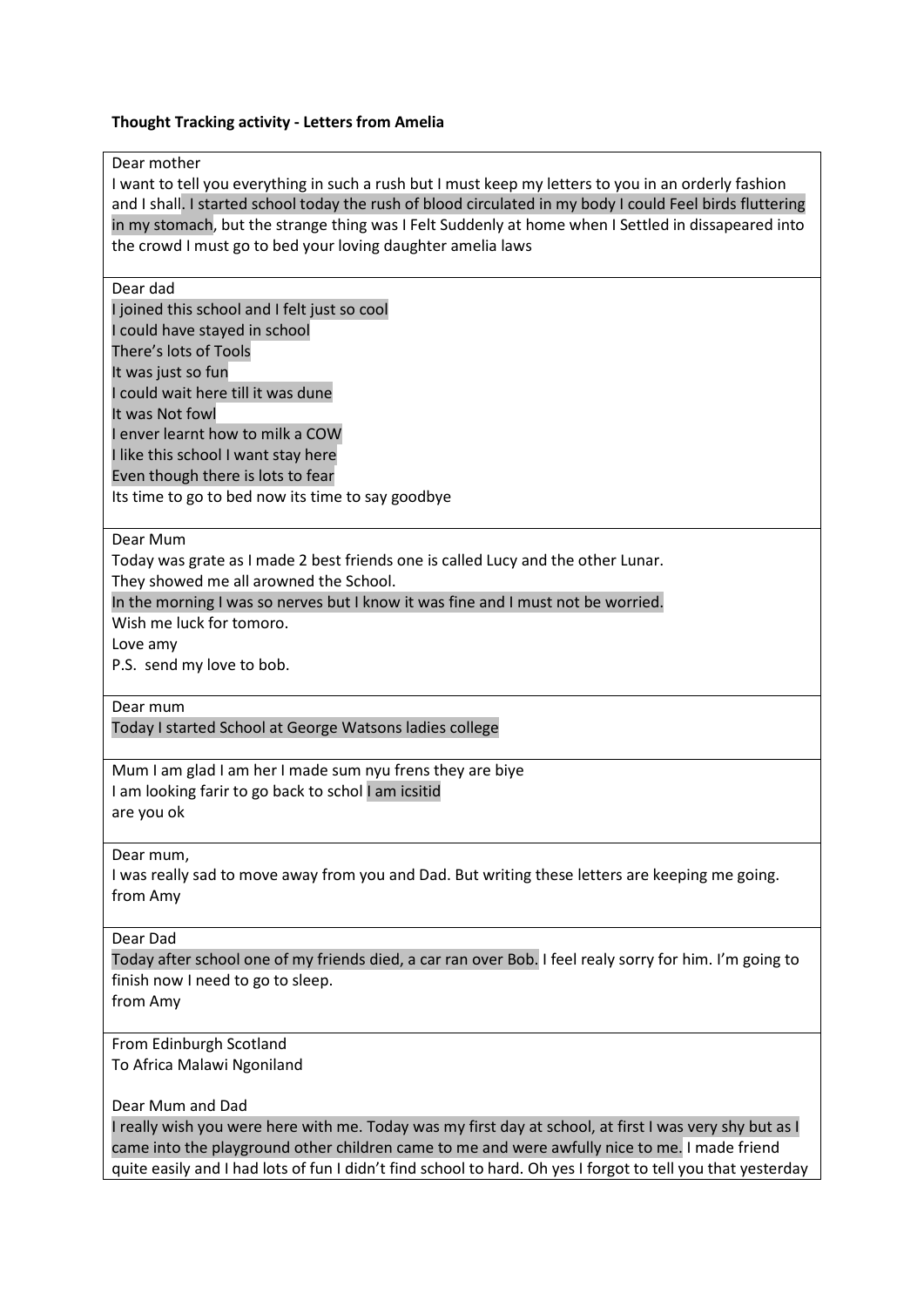I went outside and rode my bycycle. Love from Amy To Mum

Today Polly died and I was so sad I cried for a bit but then Aunt Mary comforted me and I stopped crying. Today Elizabeth was killed in a car accident we went to the scene but they wouldn't let us past a certain point. I wish I could of said goodbye. I feel so sorry for her Parents I wish I could see them but Aunt Mary said they need time by themselves.

Today I learned to milk a cow it was so fun we had such a good time.

P.S. sorry I have to go to bed Aunt Mary said.

Goodbye

Love Amelia laws

## AB24 76 3rj

July 13/1896/

Dear Mum

Today I herd that my Jim died because of a car. I hope you and Dad are well and doing good things in Livingstone. Gradma is in bed and now I have to go to bed hope to see you again. from Amy

Dear mum,

Auant Mary is very kind to me when I am with her. So kind, in fact, that she bought me a bicicle! After she had taught me how to ride it, we rode to the park a few streets away.

I founf a frame to climb on, that was like a ladder, but with another ladder roughly two metres away, agouned by another one over the top. I am very happy here.

Love Amy

Dear mum and dad, today I started going to school, I felt very shy and nervous at first, but then it got better.

I met some new friends, who showed my around the school and kept me happy their names are and 1. I miss you very much, and I look forward to tomorrow.

Hope to see you soon, Amy

P.T.O.

P.S. aunty is being very nice to me, but now I need to go because she's telling me to go to bed. Amy

### Dear dad

Today I foun out that polly died. I walked into the living room and saw polly on the ground. I was really sad and she died because the food was old.

also polly is burried. Oh and dad I love you so much. Your Amy.

Dear Mother and father

Last week I started School. aunt mary said that School was fun. I have lots of friends now but my first day was very freightning. I heard a girl get hit but everyone told me she was naughty all the time. My best friend is Sophie.

your loving duagter Amy

Dear mum

Today was my first day at school I met to new friends they showed me where to sit and gave me a tour of the school. After we had lunch we went outside and talked about who we want to be when we grow up I came back home and went straight to bed.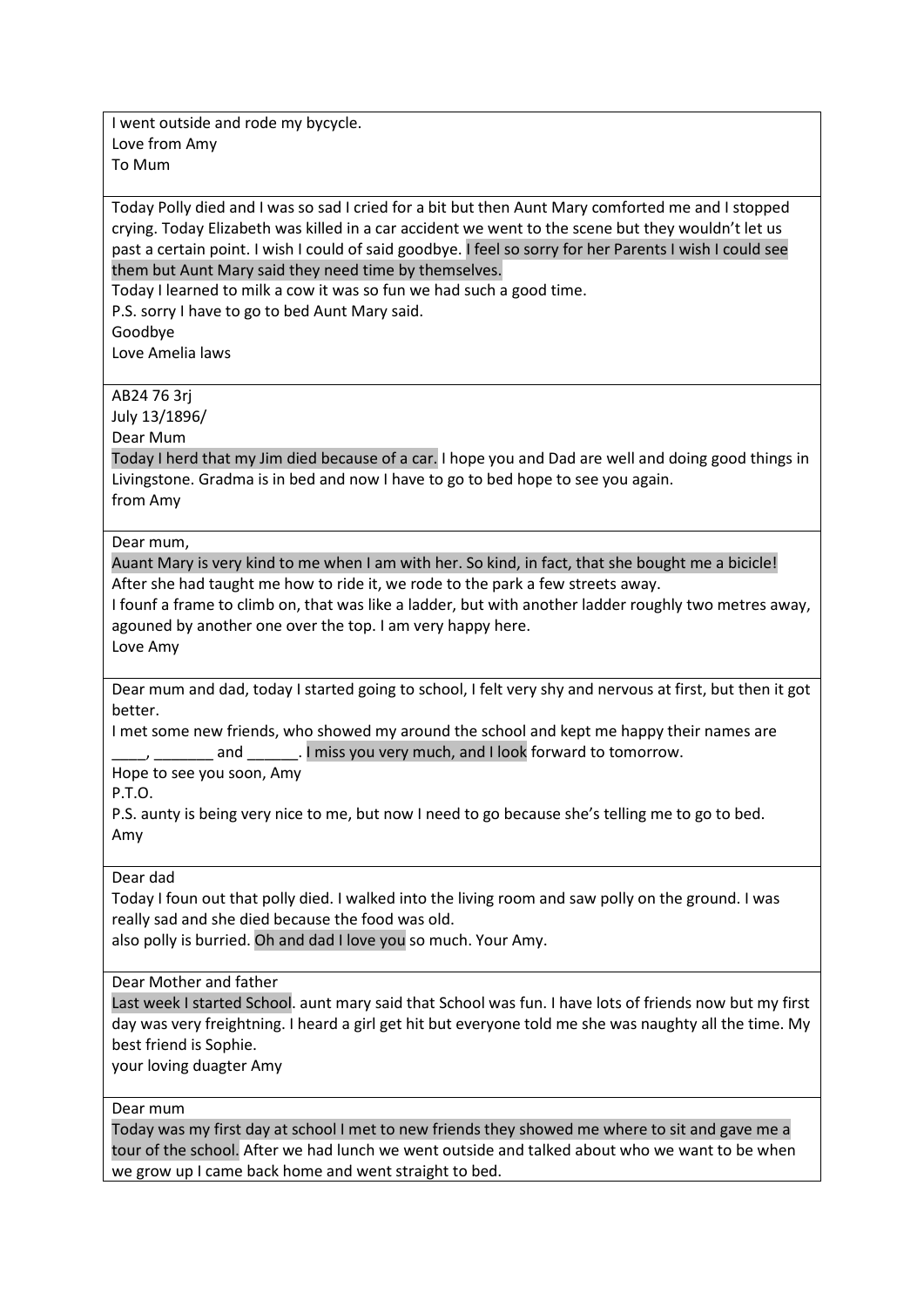Dear Mum, Today was my first day at school. I was anxious to see all my classmates and maybe make some new friends. My classes are very fun. Oh I almost forgot aunt Mary and aunt Amy taught me how to ride a bike. We cycled down past the bakers shop, up, past the park and around the block. I wanted to ask how Bob was, I miss him dearly. Sorry, aunt Mary has just told me I have to go to bed. With all my love and best wishes Amy. Dear Mum and dad, I was shocked when I found out that the parrot had died I was griev struck! I guese that you two would also be realy sad I cant wait for tomorow to come although my friend can because she lost her homework. Aunty has just told me its bed time. Oh well. Please wright back. Amy xxx Amie Law Dear Mum, Today I went to school for the first time. At first I was nervous but later I got use to it. When I came in the school gates all sorts of people came to me and showed me around the school. I went bikeriding and Aunt Amy and the other Aunt came along to I raced them and won! My bike is a blue background with stars all over it. I hope you receive this letter, What a lot of fun I've had! Yours Amy Dr Mum and dad I am wraigtin bicouse I wont to tel you's wot I leard how to melt a cow Dear Dad Today my friend got hit by a car and died I was very upset from Amy Dear mum and Dad I made two new friends today and I also went bike riding on Saturday. I am feeling happy and I am looking forward to my bike ride again tomorow. Love Amilia Laws Dear Mum Today I lean't to mik a cow it was very interesting. The man who taught me was really Kind and instructive. I made a whole pint of milk. The cow was called Janet. I wish you and father had been there with me. This morning me, aunt Amy and Aunt Mary went cycling. Aunt Amy has just told me to go to bed lots of love Amelia I went to a farm to milk a cow it felt very strange it was wet and sogy it easy but difficult the cow's name was Janet. I thought it was cute Amy P.S. I went with aunt Mary and Amy